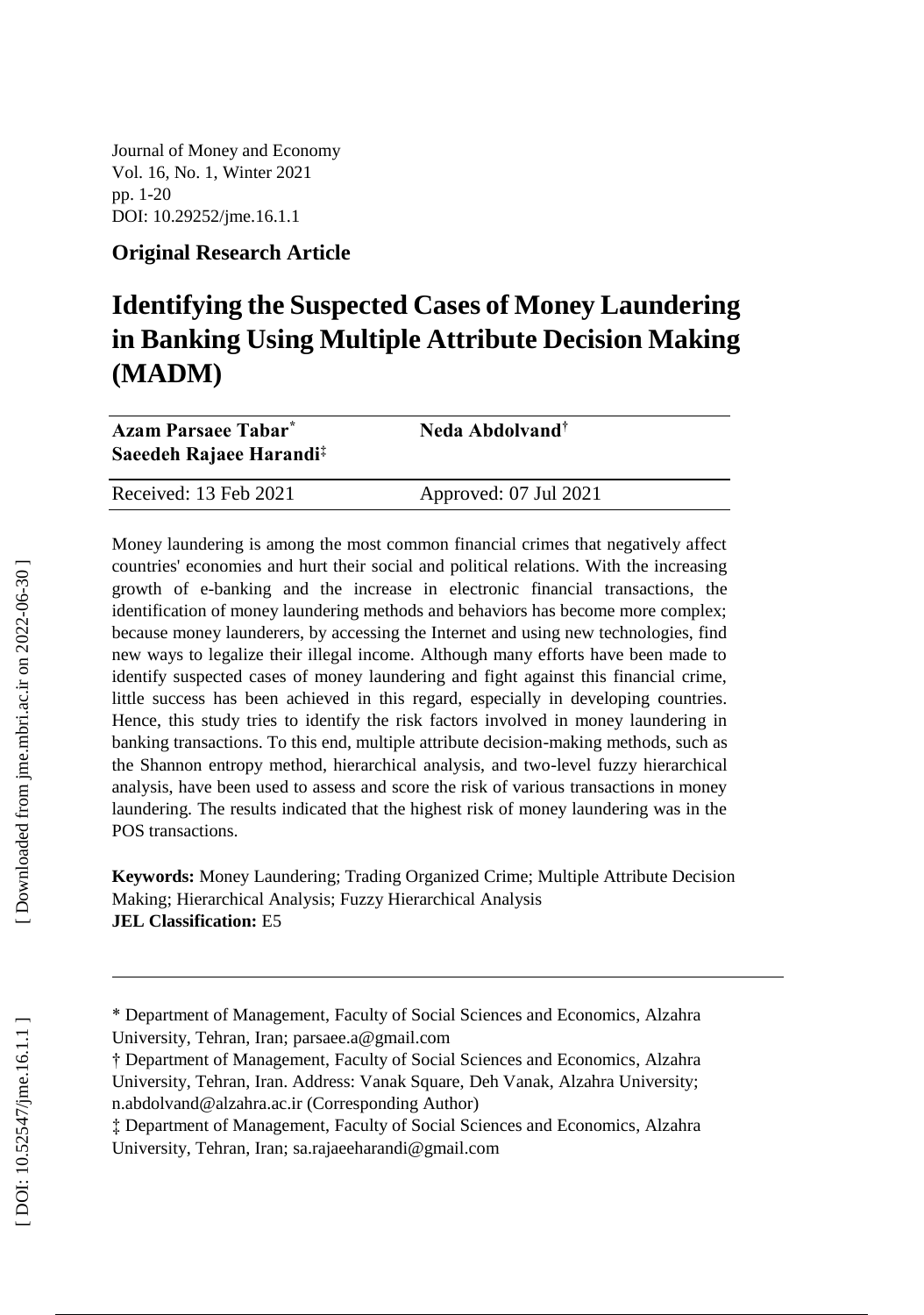# **1 Introduction**

Money laundering is one of the most reported illegal activities in the world (Raweh et al., 2017). It is illegal to make large amounts of money derived from criminal activities, such as drug trafficking or terrorist funding into legitimate money (Hopkins and Shelton, 2019; Kana, 2017). Money laundering has unpleasant consequences in economic, social, and international fields, and in addition to the destructive economic effects that cause economic instability, it carries many risks and social costs in the country and will lead to corruption in the banking system (Janjua& Khan, 2020; Beqiri & Beqiri, 2018; Armey & Melese, 2018). Efforts are being made worldwide to control banking systems and prevent them from being used as open channels for illegal money (Raweh et al., 2017). However, electronic banking and the use of electronic money have become more attractive channels for money launderers (Kruisbergen et al., 2019; Helmy et al., 2016). Money transfers can be done instantly and without geographical restrictions. Electronic transactions allow money launderers to remain anonymous and continue to operate more freely without worrying about legal requirements and financial audits (Helmy et al., 2016). Therefore, identifying suspicious financial transactions is a necessary precondition and a key aspect of the fight against money laundering (Raza et al., 2017).

Given the complexity of the key elements that make up money laundering risks, identifying money laundering risk factors has become complicated for researchers worldwide (Raza et al., 2017).

Previous studies have been done using traditional statistical methods and law -based methods to detect money laundering activities. But law -based transaction analysis is insufficient to detect complex transaction patterns (Kana, 2017). Besides, using traditional methods to detect money laundering is time -consuming, costly, and sometimes impossible. Therefore, automatic money laundering detection methods are necessary (Chun et al., 2017; Han et al., 2011). In this regard, many financial institutions have implemented anti money laundering systems to fight against this crime. Four types of anti money laundering systems are being implemented in different countries, namely: Rule -based anti -money laundering system in which countries define criteria for identifying suspicious transactions based on existing laws in their own country as well as international rules; multi -factor anti -money laundering system in which several factors are involved in money laundering detection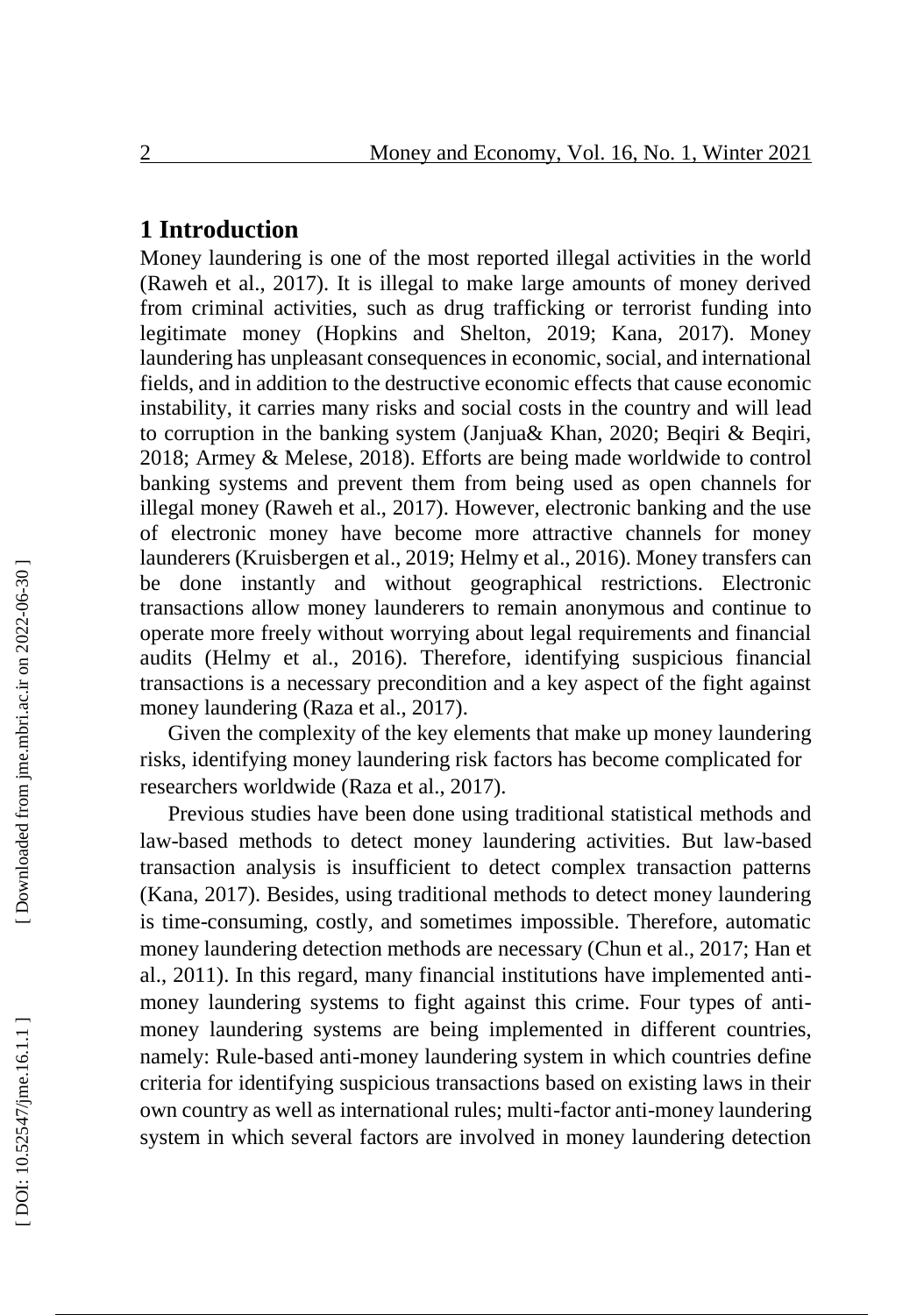and have their functions; transaction flow analysis system in which bank transactions are analyzed using data mining method and money laundering is detected; and link anti -money laundering system which simultaneously analyzes transactions and customer profiles using macro data method and discovers money laundering according to the rules of the system (Ahmadian, 2019). However, these systems are not suitable for Iran with the same structure due to the set of financial and banking rules and regulations and the country's cultural situation. In addition, in the Iranian economy, due to the unknown consequences and harmful effects of money laundering, no significant action has been taken (Ansari Pirsaraei & Shah Bahrami, 2014), and there is no integrated data in this field. Therefore, these questions raise: what factors affect money laundering in Iran? What is the risk of various types of banking transactions in the money laundering process according to the type of organized crime?

In recent decades, researchers have focused on using multi -criteria decision models for complex decisions, and the framework of these models and matches the complex nature of financial decision issues (Zopounidis & Doumpos, 2002). In this study, the multi -criteria decision -making methods, including the Shannon entropy method, hierarchical analysis process, and two -level fuzzy hierarchical analysis process, are used to identify and prioritize the risk factors of money laundering in banking transactions.

The rest of the paper is organized as follows: first, the research literature is reviewed, then the research model and method are discussed, and finally, the conclusion and recommendations for future studies are explained.

### **2 Literature Review**

Money laundering is a process in which dirty, illegal and illegitimate money is placed in a cycle of exchanges so that after leaving the cycle, it looks legal and clean. In other words, the source of the proceeds obtained through illegal means are kept so secret by using exchange tricks and successive transfers that it seems perfectly legal (Cheng & Wang, 2020; Hopkins & Shelton, 2019; Barone & Schneider, 2018; Demetis, 2018). If this process succeeds, criminals can earn money from their crimes through a legal source (Hopkins & Shelton, 2019; Helmy et al., 2016). Money laundering includes three stages of placement (the process of transferring money to financial institutions or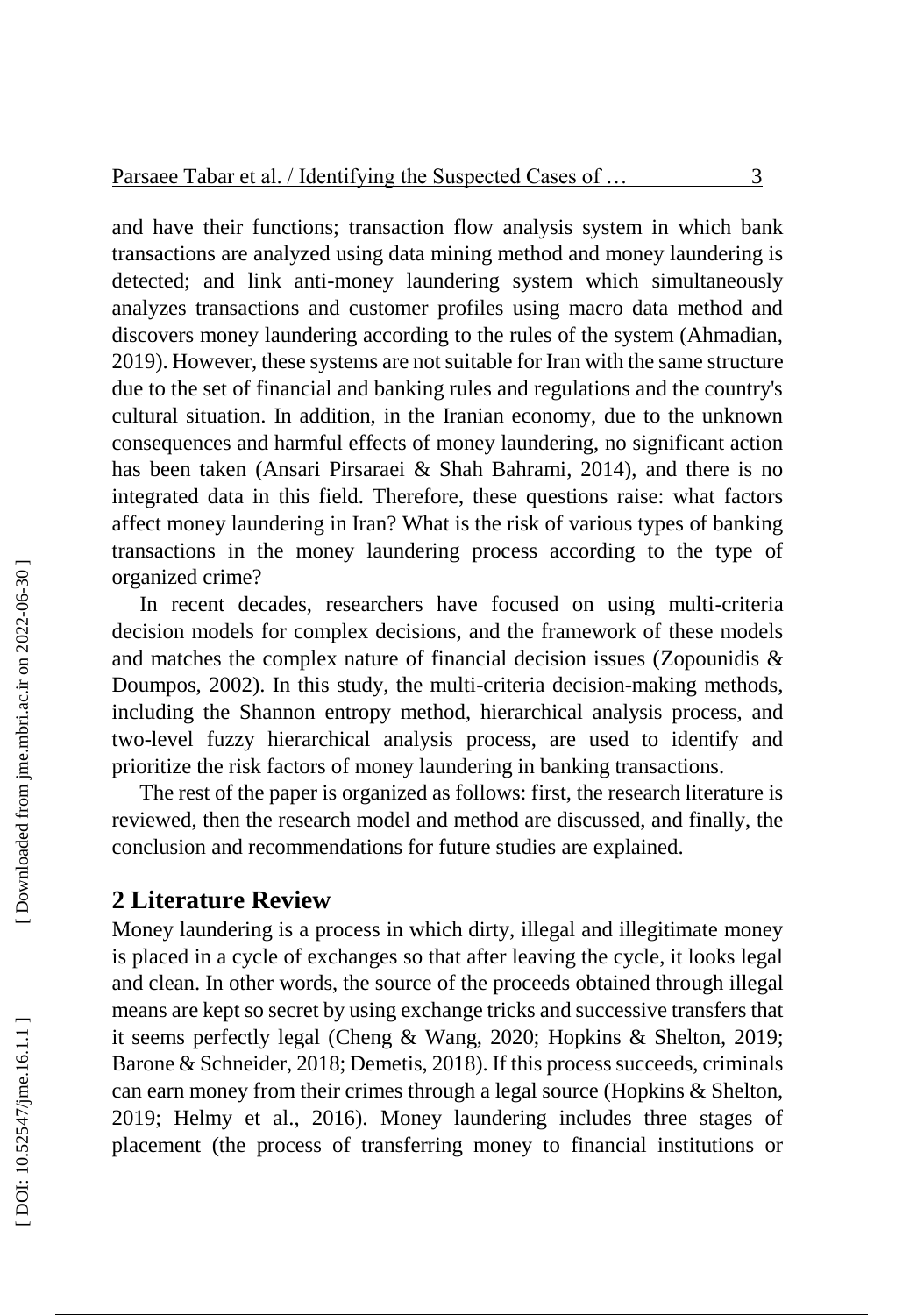converting cash into a kind of document), layering (doing a series of financial transactions and distancing profits from illegal sources) and integration (transfer of previously laundered money to the economy, which is mainly done through the banking system, and therefore such revenues seem to be normal business income) (Hopkins and Shelton, 2019; Helm y et al., 2016; Baron e & Schneider, 2018; Demetis, 2018).

Different methods, including financial transactions, opening multiple bank accounts with family members' name, buying or partnering with commercial, construction, or transportation companies, opening companies outside the country, buying real estate, buying luxury goods, etc., are used in money laundering (Demetis, 2018). Electronic banking and increased electronic financial transactions have complicated identifying money laundering methods (Helmy et al., 2016). Therefore, identifying suspicious financial transactions is a necessary precondition and a key aspect of the fight against money laundering (Raza et al., 2017). In recent years, extensive studies have been conducted in this field. For example, Jullum et al. (2020) used machine learning methods to investigate suspicious accounts of money laundering and prioritize transactions. Examining three groups of transactions, including reported money laundering transactions, alerts/unreported cases, and normal transactions, indicated that the usual approach of not using unreported alerts (for example, transactions reviewed but not reported) in model training could lead to optimal results. Singh and Best (2019) also examined the risk of money laundering in their research using data visualization and showed that link analysis could be effective in identifying suspected money laundering transactions.

In another study, Zhou et al. (2018) examined suspected accounts of money laundering using online network analysis to integrate account stability, transaction sequence, and interdependence between accounts and presented a method that could identify suspicious accounts with 94.2% accuracy. Raza et al. (2017) examined the risk of money laundering in financial institutions using two -stage fuzzy hierarchical analysis. They divided the money laundering risk of financial institutions into Internet risk and control risk as two levels of the hierarchical model and showed that the money laundering process is controllable because financial institutions have strong internal control systems. Colladon & Remondi (2017) also showed that the use of indicators and a network -based approach is very important in identifying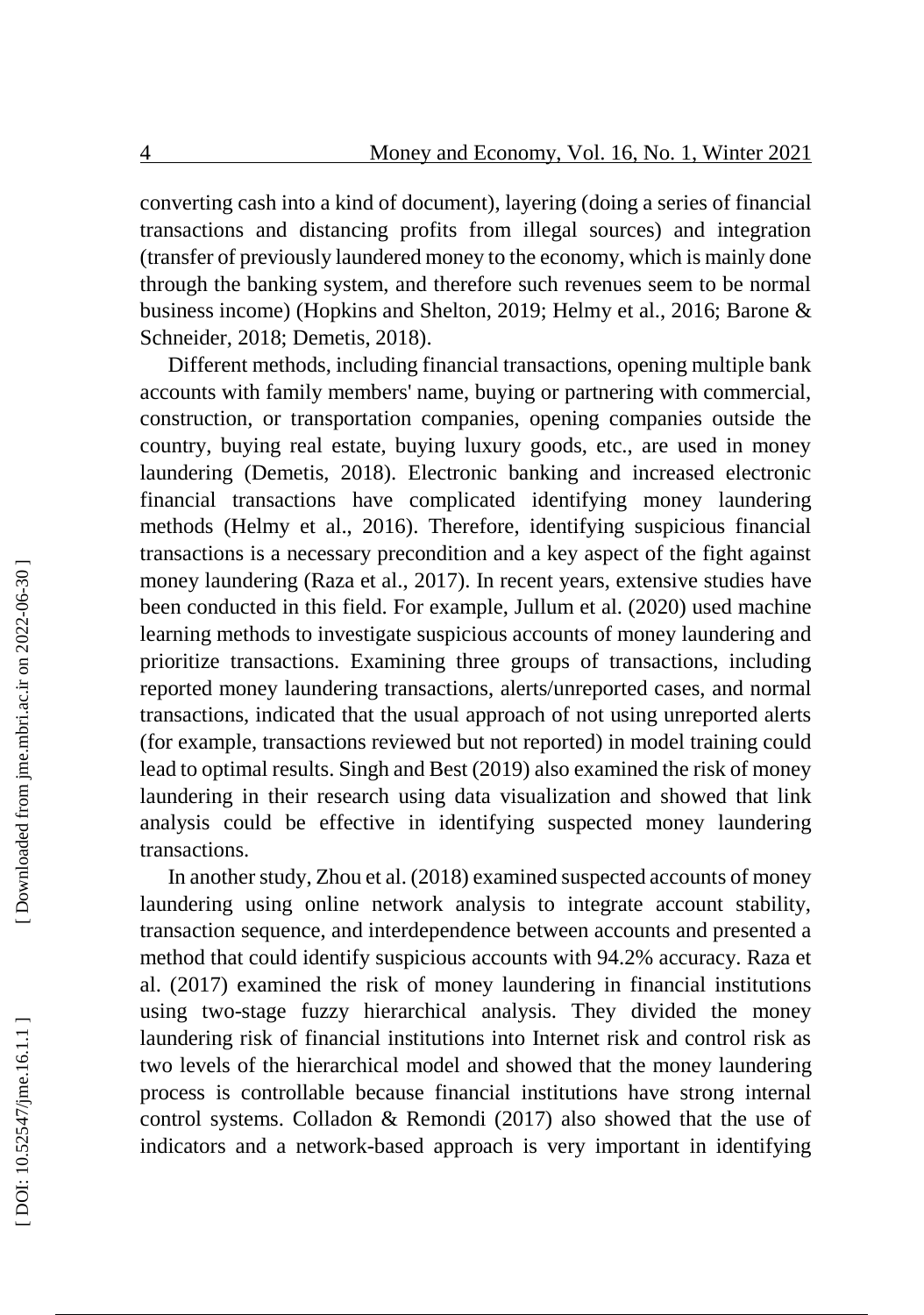suspicious financial operations and potential criminals. In another study, Helmy et al. (2016) provided a regulatory framework that examines suspicious accounts of money laundering by examining the customer's degree of suspicion and the transaction risk level. Their results indicated that monitoring with this method has been successful in several practical cases. Suresh et al. (2016) examined the relationship between accounts and cash flows and indicated that the graph theory approach could be successful in identifying the suspected account of money laundering. They also showed that graph and a priori theory approaches could accurately identify the accounts involved in the layering stage of money laundering. Hong et al. (2015) also proposed a model for allocating resources based on the Markov decision -making process that improves business transactions' efficiency and security to reduce the costs of mass multimedia processing and communications and optimized management of anti -money laundering resources such as financial institution rewards for anti -money laundering. Dreżewski et al. (2015) also used data mining and social network analysis to investigate and identify suspicious transactions and detect infringing groups. They showed that role -finding algorithms are always faster than cross -linking analysis and that network analysis is a practical and effective technique for detecting money laundering .

According to research that has been conducted in money laundering, previous studies have focused on finding the root of this problem, and the systems discussed in previous research have focused more on individuals, transaction histories, and anomaly detection to identify suspicious behaviors. However, money laundering is a group activity, and the evidence of money laundering is only visible when these groups' collective behavior is considered (Savage et al., 2016). Therefore, this study uses multiple attribute decisionmaking methods to identify the risk factors of money laundering in banking transactions and determine their level of risk and importance.

# **3 Methodology**

This study aims to estimate the risk of various types of banking transactions by considering the types of crimes and the origin of money laundering. In this study, using multiple attribute decision making (MADM) methods, including the Shannon entropy, hierarchical analysis process and two -level fuzzy hierarchical analysis, factors involved in the money laundering process, including their level of risk and importance in money laundering, were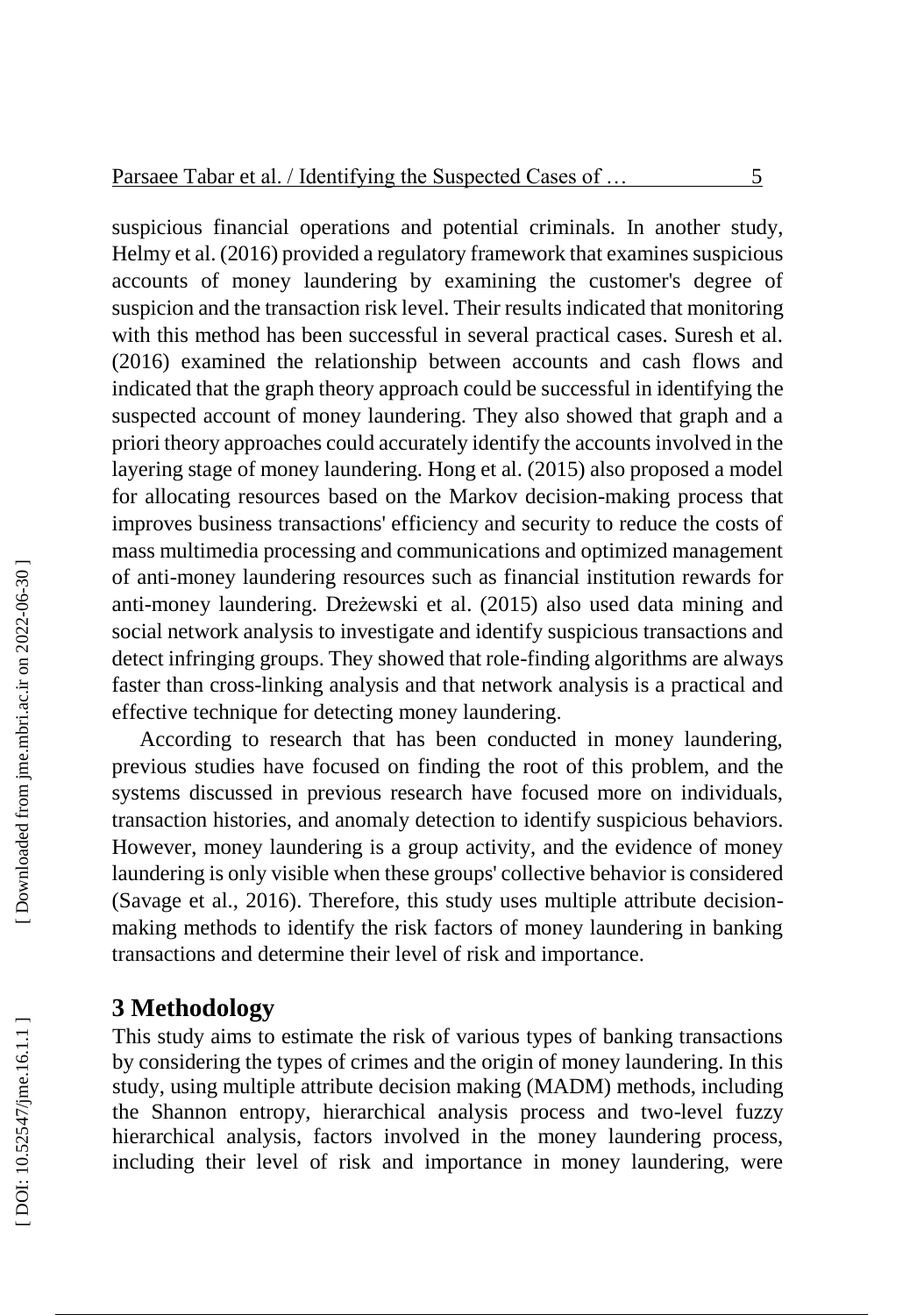investigated. Multiple attribute decision making method is used in complex decisions and is well suited to the complex nature of financial decision making issues (Zopounidis & Doumpos, 2002).

This study consists of three parts: First, different financial crimes related to money laundering were investigated and identified. In this study, the parameters were extracted using content analysis and expert opinion because of the following results. There is no integrated data in this field in Iran, and given the fact that according to banks, there is no information in this regard outside the banks, and also it was not possible for banks to share this information. Besides, according to experts, due to the lack of new analysis in this area, there is no accurate information about money laundering parameters.

At this phase, 34 types of bank transactions were extracted by reviewing the characteristics of 42 suspected money laundering accounts. Then, by conceptual study and obtaining the experts' opinions in this field, money laundering -related financial crimes were limited to factors, including 11 criteria (arms trafficking, drug trafficking, human trafficking, valuables trafficking, tax evasion, terrorism, assassination contracts, industrial and technological espionage, financial market manipulation, corruption and fraud, manipulation of technical privatization process) and 10 transactions (point of sale (POS), transfer, deposit, purchase, drafts, miscellaneous, remittances, payment advertisement, debtor advertisement and point of sale settlement). Then, the Shannon entropy method was used to determine the importance and weight of each crime (Shannon, 1948), and five crimes with the highest weight were selected for the hierarchical analysis process, which includes: fraud, drug trafficking, tax evasion, human trafficking, and terrorism.

In the second phase, the hierarchical analysis method was used to score different types of banking transactions and estimate their risk in money laundering as well. The hierarchical analysis is a theory of measurement through pairwise comparisons and relies on the judgment of experts and experts in the field to prioritize options and structures a decision problem in a different hierarchy including goals, criteria, and decision options and as one Multi -criteria decision -making techniques are known (Zare Bahnemiri and Malekian Kalebasti, 2016; Imani Brandagh et al., 2016). It simplifies making complex decisions based on diverse and unstructured information by using qualitative, quantitative, and combined criteria (Lubentsov et al., 2019).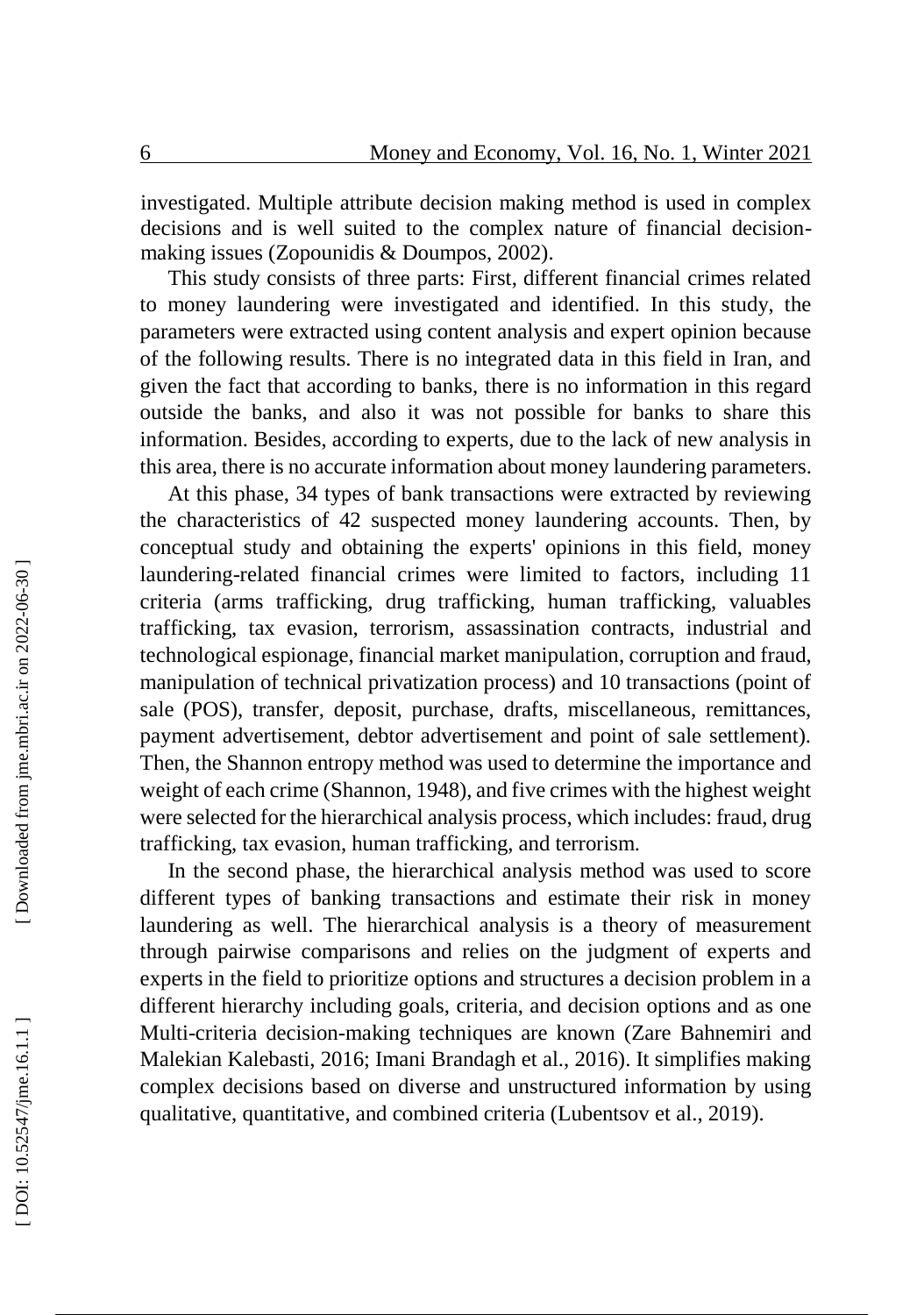At this phase, 20 questionnaires were completed by money laundering experts who answered the questionnaires through the cooperation network.

When experts make pairwise comparisons, they may not assign crisp numerical values due to uncertain and insufficient information. Therefore, in the third phase, the fuzzy set theory and AHP are combined in fuzzy -AHP to use interval values instead of crisp values. Then, the results were compared with the previous method. The most common method of fuzzy hierarchical analysis is Chang's (1996) method. This method is widely used because of its computational simplicity (Wang et al., 2008). However, due to the limitations of this method, the results were zero and one. Therefore, these results were not suitable for analysis in multiple attribute decision -making and weighting, so Buckley's (1985) improved fuzzy hierarchical analysis method was used. In this method, a 9 -point scale was used to select the best option for pairwise comparisons of each level. Finally, the three MADM methods were compared, and the options and criteria were ranked according to their importance.

# **4 Data Analysis**

### **4.1 Weighing of Criteria by Shannon Entropy Method**

The weight of each indicator should be determined to rate and cluster customers. Therefore, the Shannon Entropy was used to calculate the weight of variables R, F, M, and R <sup>V</sup>. The Shannon Entropy is a weighting method that can be done through the following steps (Karagiannis & Karagiannis, 2020; Ranjbar Kermani & Alizadeh, 2012):

Step 1: Normalizing the indicators using Equation 1:

$$
P_{ij} = \frac{X_{i,j}}{\sum_{j=1}^{m} XX_{i,j}}\tag{1}
$$

Step 2: Calculating the entropy measurement of each index, in which  $k=1/ln$ (m) (Equation 2):

$$
E_j = -k \sum_{j=1}^n P_{ij} \ln(P_{ij})
$$
 (2)

Step 3: Defining the divergence through Equation 3, in which  $D_j$  is the deviation degree of data and provides insight into the usefulness of the relevant criteria for decision making.

7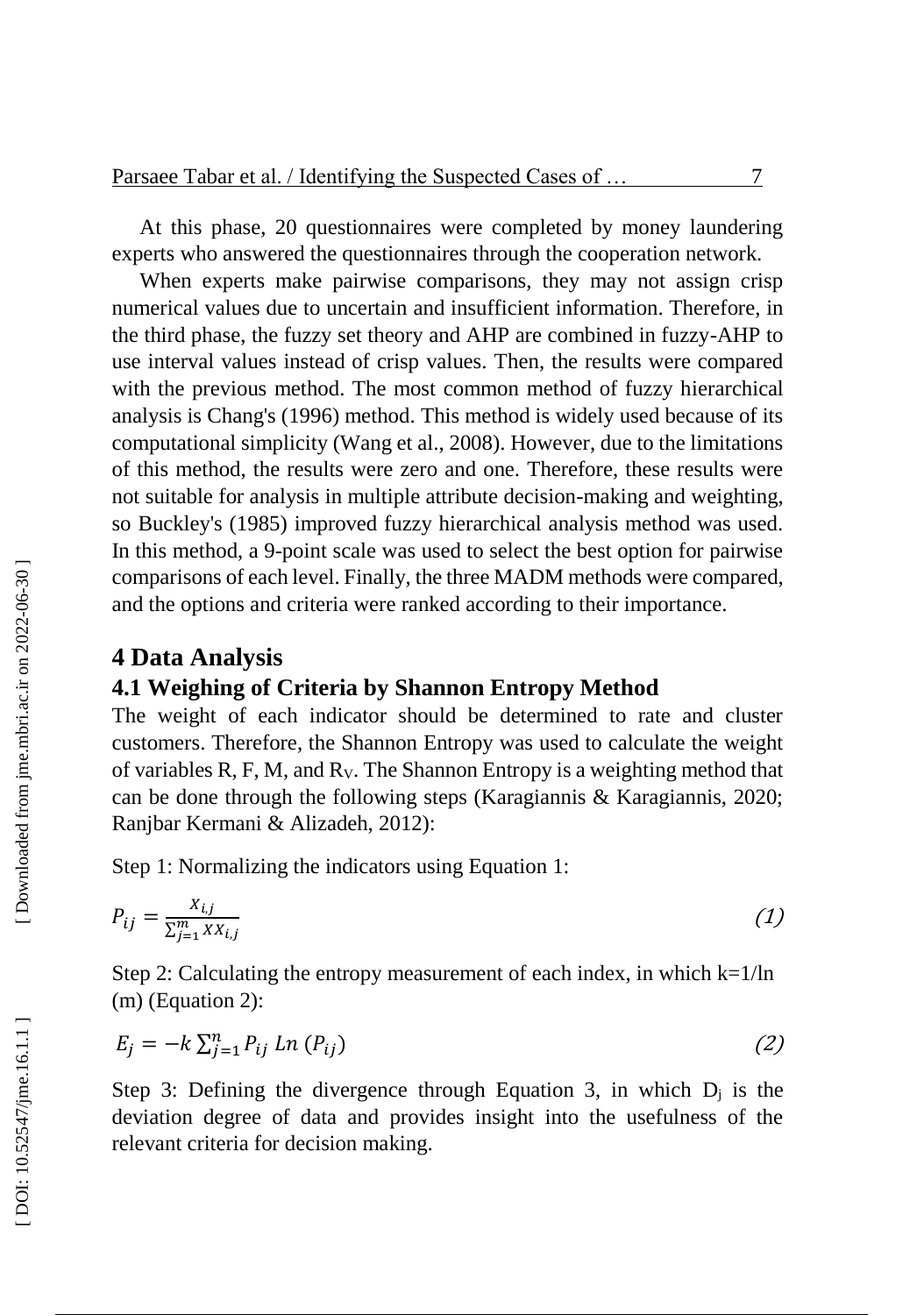$$
D_j = 1 - e \tag{3}
$$

Step 4: Obtaining the normalized weights of the index in which  $W_i$  is each indicator's weight. (Equation 4):

$$
W_j = \frac{dj}{\sum_{j=1}^n dj} \tag{4}
$$

Table 1 indicates the weight for each indicator using Shannon's Entropy Weighting Method.

#### Table 1

*Weighing of Criteria Using Shannon Entropy*

| Trafficking<br>≺<br>aluables | Terrorism                        | Trafficking<br>Human | Terrorist<br>Contracts | Tax<br>Evasion | Industrial<br>Technologica<br>Espionage<br>pue | Manipulation<br>Ņ<br>Process<br>vatization<br>2,<br>Ę | Corr<br>and Fraud<br>uopton | Trafficking<br>Ē | Trafficking<br>Drug | Manipulation<br>Financial<br>Market |
|------------------------------|----------------------------------|----------------------|------------------------|----------------|------------------------------------------------|-------------------------------------------------------|-----------------------------|------------------|---------------------|-------------------------------------|
| Ei<br>0.9601                 | 0.9295                           | 0.934                | 0.9583                 | 0.9296         | 0.9727                                         | 0.9718                                                | 0.9187                      | 0.9679           | 0.9296              | 0.9723                              |
| 0.0399<br>Di                 | 0.0705                           | 0.066                | 0.0417                 | 0.0704         | 0.0272                                         | 0.0282                                                | 0.0813                      | 0.0321           | 0.0704              | 0.0277                              |
| Wi 0.079                     | 0.1269<br>$\alpha$ n in $\alpha$ | 0.1188               | 0.0751                 | 0.1266         | 0.0492                                         | 0.0507                                                | 0.1464                      | 0.0578           | 0.1267              | 0.0499                              |

*Source*: Research Findings

According to the weights obtained by Shannon's entropy, the four offenses of corruption and fraud, drug trafficking, tax evasion, human trafficking, and terrorism have gained more weight and have a higher priority. Therefore, these factors were selected as the main criteria. In addition, among transactions are related to deposit, transfer, terminal purchase, and remittance transactions, which will be used in the hierarchical analysis process, Point of Sale, transfer, deposit, and drafts had higher weights and were selected for further analysis.

#### **4.2 Hierarchical Analysis**

After obtaining each indicator's weight, the hierarchical analysis was used to accurately evaluate the weights and analyze the indicators. In this technique, first, the hierarchical structure of the problem was created. The main objective is presented at the first (highest) level of the structure. In the second level, five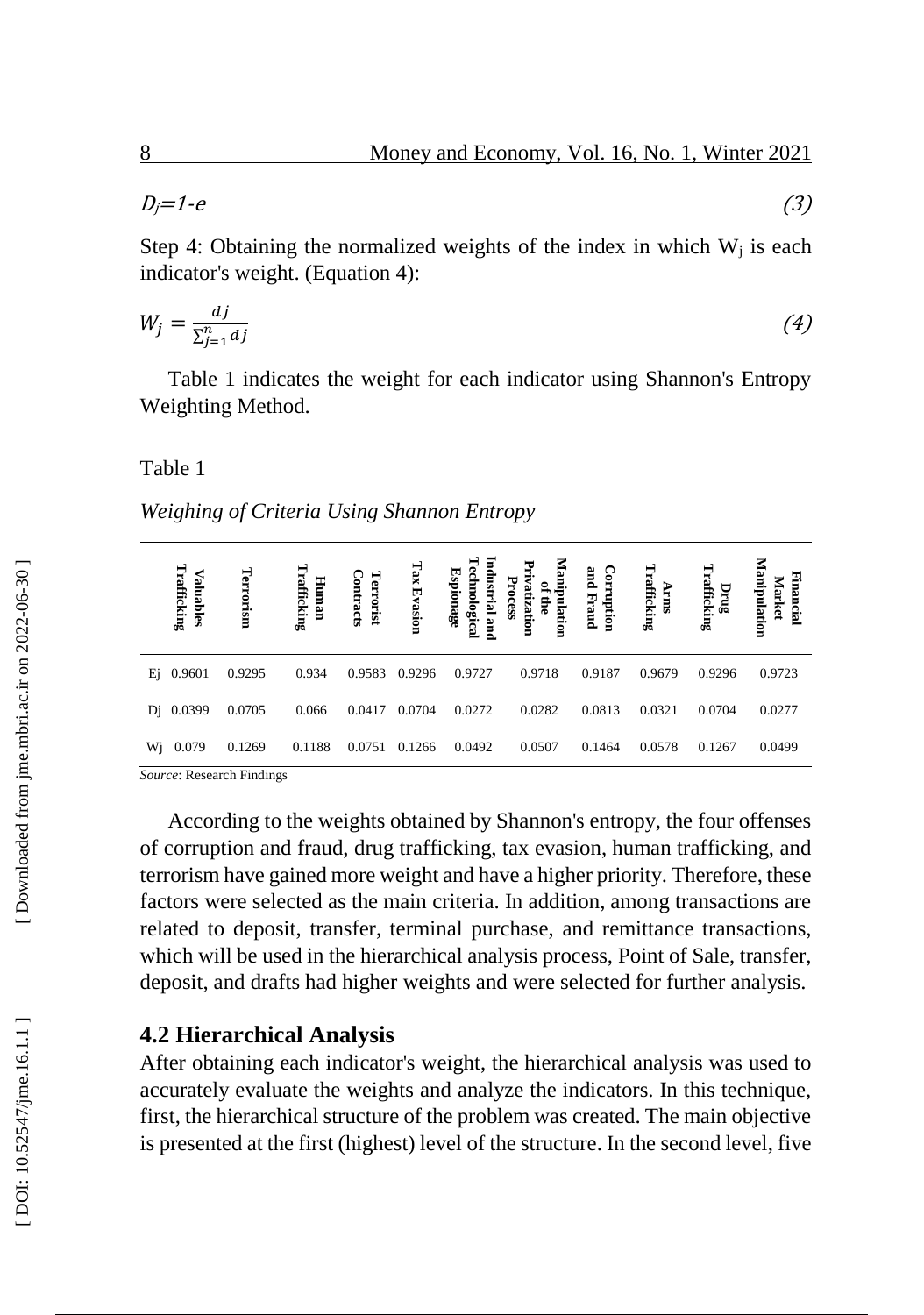criteria were defined, and in the third level (lowest), four options were evaluated. Figure 1 indicates the hierarchy. Then, by pairwise comparison between the studied criteria and indicators, each indicator's relative weight was determined, and the matrices of pairwise comparisons were created. Then, 20 experts in this field were asked to express their opinions about each option and score them according to the set criteria by using the questionnaire. The experts' scores' geometric mean was then calculated and divided by the sum of its peer columns to obtain the normalized value of the scores. After calculating the sum of the rows, the geometric means were normalized, and then the line mean of the normalized matrix was obtained. Finally, the mean of the normalized geometric matrix of each option relative to the criterion was multiplied by the mean of the normalized geometric matrix of the criteria, and the sum of the rows was obtained. The values obtained will determine the priority of the options. The final results are indicated in Table 2.



*Figure 1* . Hierarchy of Decision -Making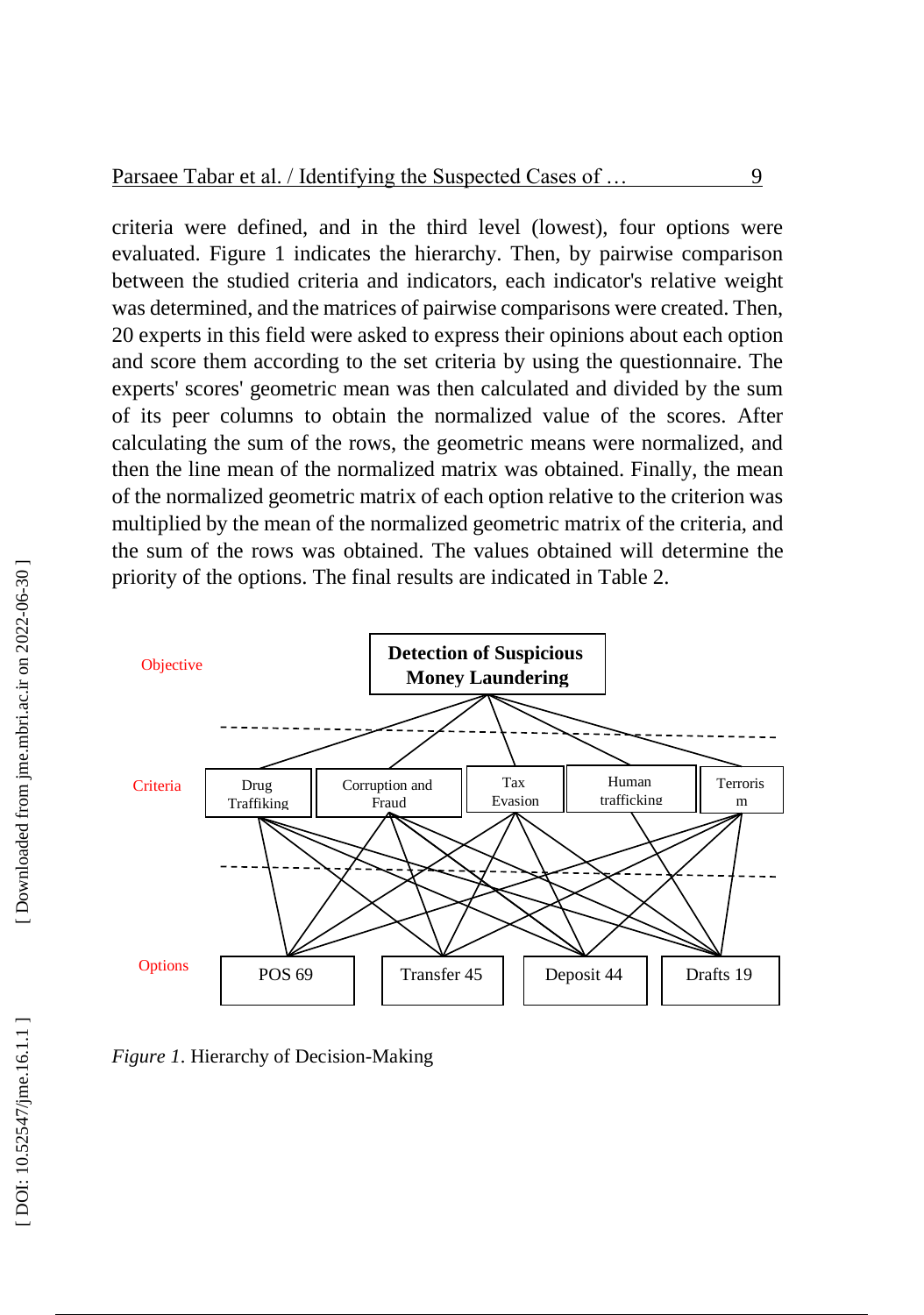|                              | Terrorism | Trafficking<br>Human | Evasion<br>Tax | Corr<br>pue<br>Fraud<br>uopdn. | ۳<br>rafficking<br>晶 | <b>Score</b><br>Options<br>್ಲಿ |
|------------------------------|-----------|----------------------|----------------|--------------------------------|----------------------|--------------------------------|
| Weight of Criteria           | 0.07      | 0.30                 | 0.06           | 0.12                           | 0.35                 | ۰                              |
| Drafts                       | 0.11      | 0.08                 | 0.14           | 0.21                           | 0.10                 | 0.11                           |
| Deposit                      | 0.39      | 0.49                 | 0.14           | 0.12                           | 0.29                 | 0.32                           |
| Transfer                     | 0.14      | 0.18                 | 0.033          | 0.21                           | 0.15                 | 0.19                           |
| POS<br>$\sim$ $ \sim$ $\sim$ | 0.36      | 0.25                 | 0.38           | 0.46                           | 0.46                 | 0.38                           |

*Combined Matrix of Options and Criteria by Hierarchical Analysis*

*Source*: Research Findings

#### **4.3 Chang's (1996) Fuzzy Hierarchical Analysis Method**

Due to the answers' uncertainty, the fuzzy set theory and AHP were combined in fuzzy -AHP to use interval values instead of crisp values and to calculate the results more accurately. At this phase, the change (1996) method, which is one of the most popular methods in the domain of Fuzzy -AHP, was used. Then, the results were compared with the previous method. In this method, after forming a hierarchical model (Figure 1), the following steps are performed:

First, a pairwise comparison was made for every fuzzy weight, and the corresponding degree of possibility of being greater than other fuzzy weights was determined. Then, the inconsistency rate of pairwise comparisons was evaluated. The inconsistency index in fuzzy matrices can be calculated in two ways. In this study, Gogus and Boucher (1997) method was used to calculate the inconsistency index. In this method, first, the fuzzy pair comparison matrix is divided into two definite matrices, and then the inconsistency of each definite matrix  $A^m$  and  $A^g$  is calculated by the hourly method. The only difference here is the use of a random index suggested by Gogus and Boucher (1997). Finally, two inconsistency rates were obtained, which were displayed with  $CR<sup>m</sup>$  and  $CR<sup>g</sup>$ . If both methods show an inconsistency index above 0.1, the experts should be asked to revise the matrices and compare them again. To calculate the inconsistency index, the number of criteria was considered 5  $(n = 5)$ , the random index was considered to be 1.072 for its middle matrix and 0.3597 for the upper and lower limits of the matrix (Table 3).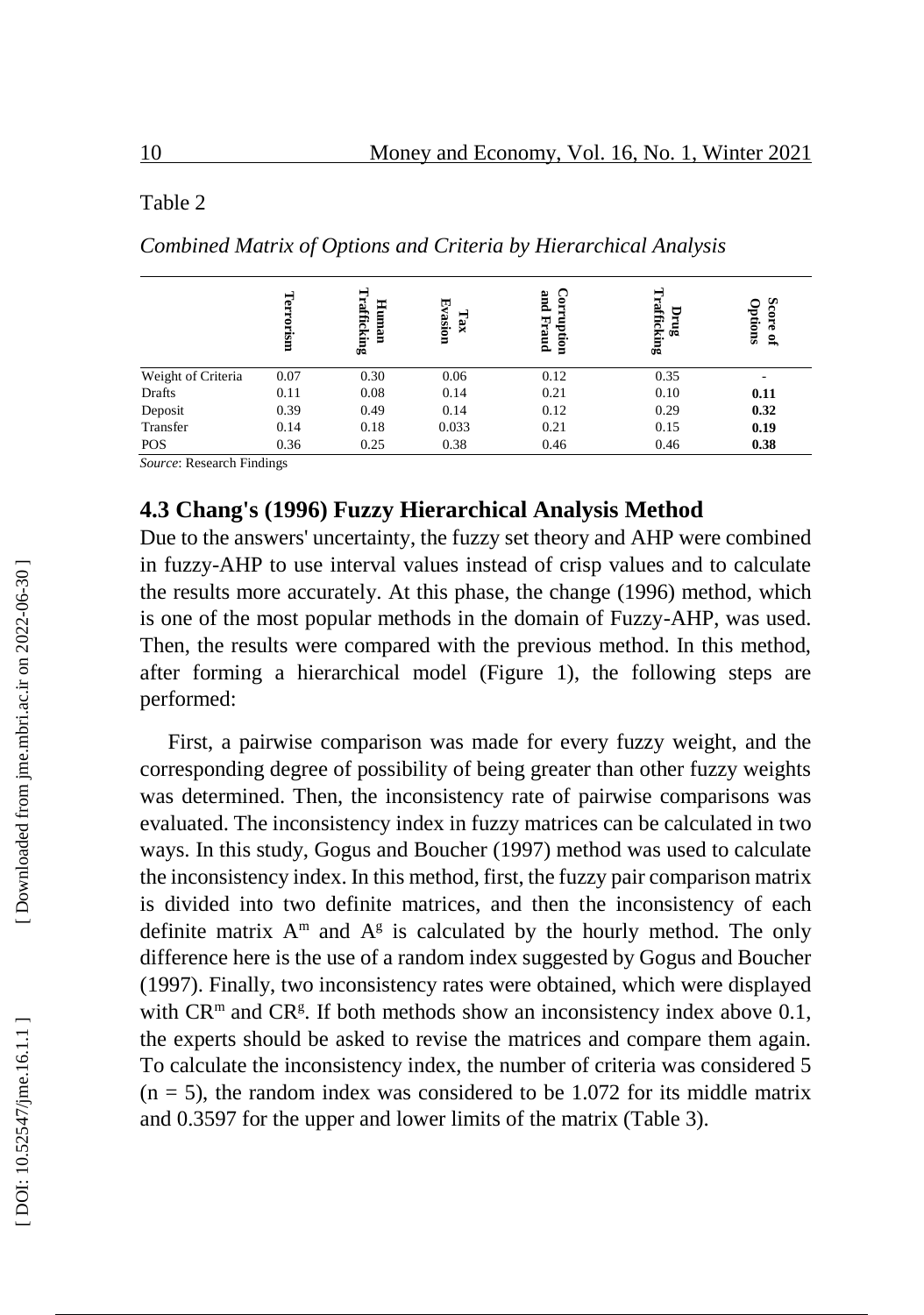*Inconsistency Rates of Criteria*

| Criteria    |      |           |      |      |      |      |           |      |      | 10   |
|-------------|------|-----------|------|------|------|------|-----------|------|------|------|
| CRm         | 0.03 | 0.06      | 0.05 | 0.03 | 0.08 | 0.06 | 0.03      | 0.05 | 0.09 | 0.08 |
| CRg         | 0.08 | $_{0.08}$ | 0.02 | 0.10 | 0.06 | 0.06 | $_{0.01}$ | 0.07 | 0.06 | 0.08 |
| $\sim$<br>- |      |           |      |      |      |      |           |      |      |      |

*Source*: Research Findings

When several respondents have made pairwise comparisons, the geometric mean method (GMM) is used to integrate them and derive information from pairwise comparison matrices (Tomashevskii, 2014). It is done so that the first values of all comparisons are taken together with the geometric mean, the second values are taken together, and the third values are taken together with the geometric mean.

Then, the weight of each criterion  $(S_i)$  is calculated through Equation 5:

$$
S_i = \sum_{j=1}^{m} M_{gi}^i \times \left[ \sum_{i=1}^{n} \sum_{j=1}^{m} M_{gi}^i \right]^{-1}
$$
 (5)

Then, based on Equation 6, the magnitude (degree of preference) of each  $S_i$  over  $S_k$  is obtained:

$$
V(S_i > S_k) = \begin{cases} 1 & m_i \ge m_k \\ 0 & l_k \ge u_i \\ \frac{l_k - u_i}{(m_i - u_i) - (m_k - l_k)} & otherwise \end{cases}
$$
 (6)

In the last step, using Equation 7, each criterion's normal weight is calculated, which is obtained by dividing each raw weight by the total raw weights. It should be noted that the degree of possibility for a convex fuzzy number to be greater than convex fuzzy numbers is given through Equation 7:

$$
V(S \ge S_1, S_2, ..., S_K) = (V((S \ge S_1), (S \ge S_2), ..., (S, S_K))
$$
  
=  $min(V((S \ge S_1), (S \ge S_2), ..., (S, S_K)) = minV(S \ge S_1)$   
 $I = 1, 2, 3, ..., k$  (7)

The final results of the fuzzy hierarchical analysis of Chang's method are indicated in table 4.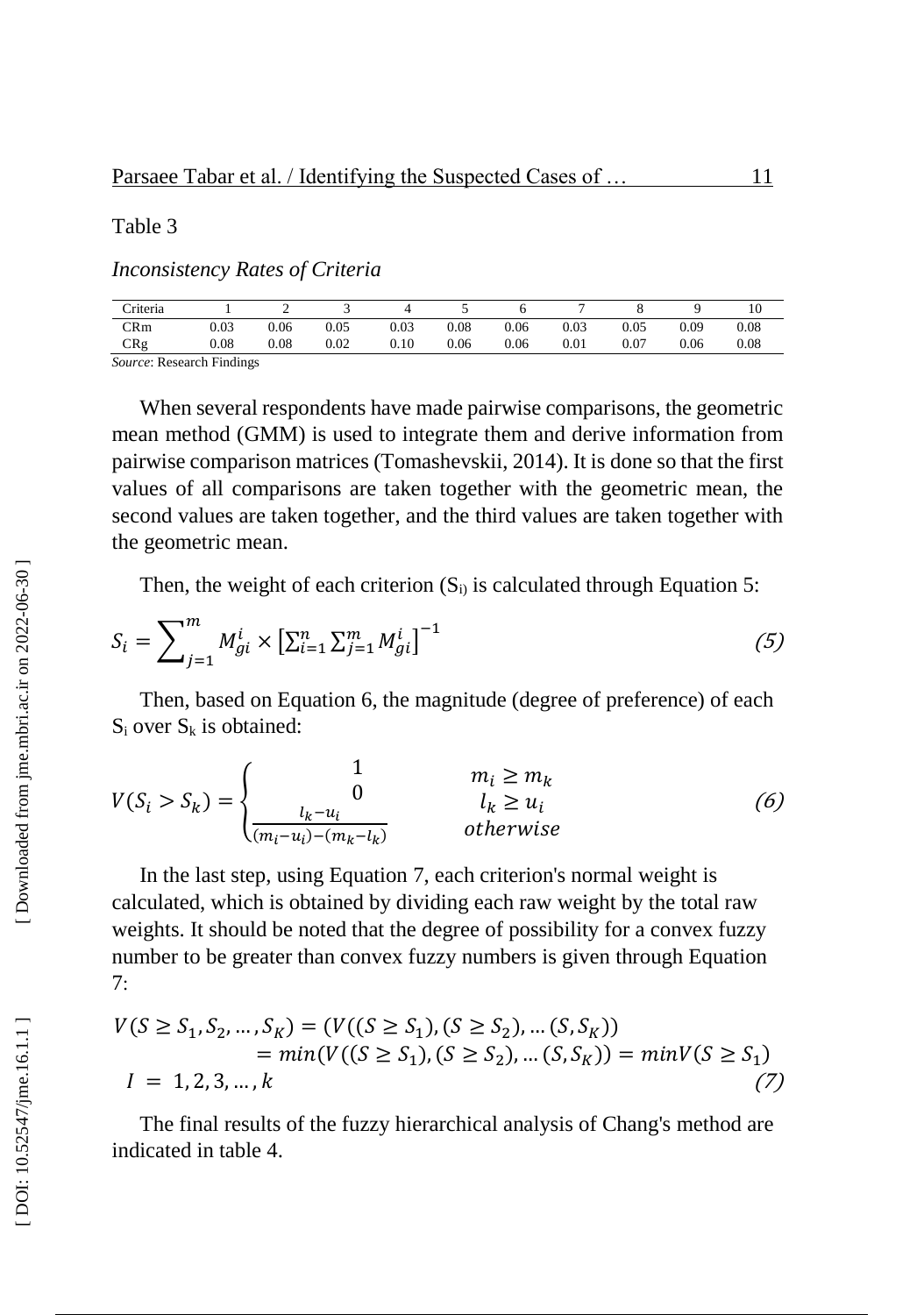|                       | ಸ<br>rorism | rafficking<br>⊞ատա | Tax<br>国<br>vasion | Ë<br>Ğп<br>ruption<br>Pusud | afficking<br>Drug | <b>Score</b><br>Options<br>2, |
|-----------------------|-------------|--------------------|--------------------|-----------------------------|-------------------|-------------------------------|
| Weight of<br>Criteria |             |                    |                    |                             |                   |                               |
| Drafts                |             |                    |                    |                             |                   |                               |
| Deposit               |             |                    |                    |                             |                   |                               |
| Transfer              |             |                    |                    |                             |                   |                               |
| POS                   |             |                    |                    |                             |                   |                               |

*Combined Matrix of Options and Criteria by Chang's Method*

*Source*: Research Findings

There are some drawbacks to Chang's developmental analysis of fuzzy hierarchical analysis, including the fact that the weight of the criteria could be zero or negative, which was inherent in Chang's method and did not indicate that the method was wrong. Therefore, to overlap Chang's method's weaknesses, Buckley's fuzzy (improved fuzzy) hierarchical analysis method was used .

# **4.4 Buckley's Improved Fuzzy Hierarchical Analysis Method for Scoring the Transactions**

The fuzzy hierarchical analysis method proposed by Buckley (1985) is a generalized form of the classical hierarchical analysis method. Fuzzy numbers are chosen to manage and work with data that is inherently uncertain. In this method, after the common steps of other fuzzy hierarchical analysis methods, the geometric mean of the rows is calculated based on Equation 8:

$$
\tilde{r}_i = (\prod_{j=1}^n \tilde{P}_{ij}) \qquad i = 1, 2, 3, ..., n \qquad (8)
$$

In the next step, the geometric mean calculated in the previous step is aggregated. Then each geometric mean is multiplied by the inverse of this sum, and the fuzzy weights of each criterion are obtained through Equation 9:

$$
W_i = r_i \otimes (r_2 \oplus r_2 \oplus \dots \oplus r_m)^{-1}
$$
 (1)

where  $W_i$  is the geometric mean of the fuzzy comparison of the  $i<sup>th</sup>$  criterion, which is indicated by a triangular fuzzy number  $W_i = (LW_i, MW_i, UW_i)$ .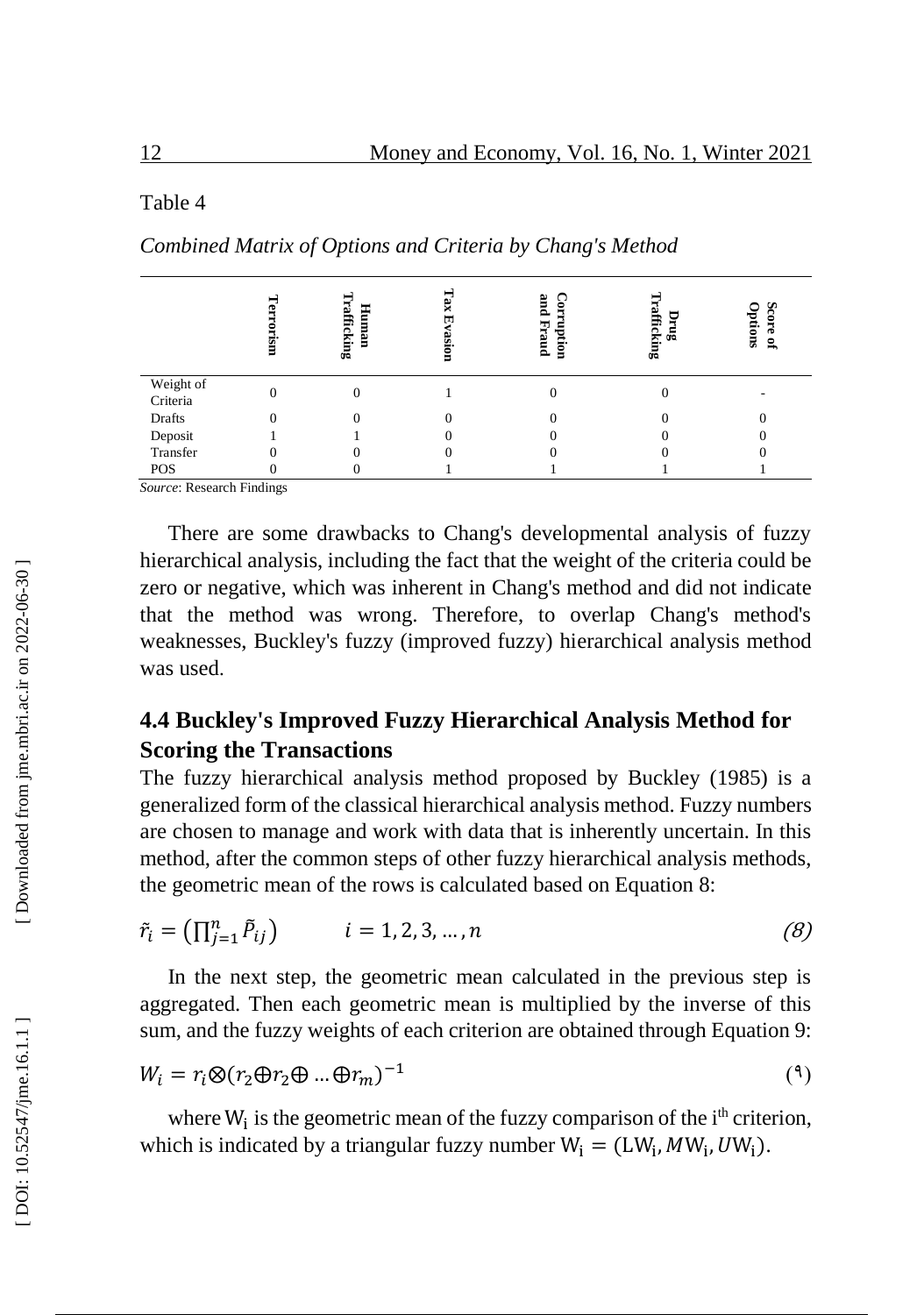Then, the fuzzy weights were de -fuzzified through Shannon 10:

$$
W_{crisp} = \frac{1 + 2m + u}{4} \tag{10}
$$

Finally, the obtained weights were normalized by the linear normalization method. The results of this method are given in Table 5. In this method, which has fewer and simpler calculations than the Chang method, the results are similar to the hierarchical analysis method results, and the highest risk in all types of money laundering transactions belongs to the POS transaction.

#### Table 5

*Combined Matrix of Options and Criteria by Buckley Hierarchical Analysis*

|                    | Γeι<br>rorism | Trafficking<br>Human | Evasion<br>Tax | E<br>Corr<br>Fraud<br>uopdn. | ₹<br>afficking<br>Drug | <b>Score</b><br>Options<br>鳥 |
|--------------------|---------------|----------------------|----------------|------------------------------|------------------------|------------------------------|
| Weight of Criteria | 0.13          | 0.16                 | 0.18           | 0.21                         | 0.32                   |                              |
| Drafts             | 0.17          | 0.17                 | 0.29           | 0.23                         | 0.13                   | 0.18                         |
| Deposit            | 0.26          | 0.41                 | 0.15           | 0.15                         | 0.23                   | 0.26                         |
| Transfer           | 0.20          | 0.19                 | 0.27           | 0.27                         | 0.24                   | 0.23                         |
| POS                | 0.36          | 0.23                 | 0.29           | 0.36                         | 0.40                   | 0.32                         |

*Source*: Research Findings

By comparing the two methods' results, the weight and importance of the "POS" were greater than in other cases. Table 6 indicates the priority of the transaction in money laundering in each of the offenses. According to the results, in each of the terrorism, tax evasion, corruption and fraud, and drug trafficking crimes, the transaction of POS had higher priority and importance, and in human trafficking, the deposit transaction has higher priority, which should be paid more attention.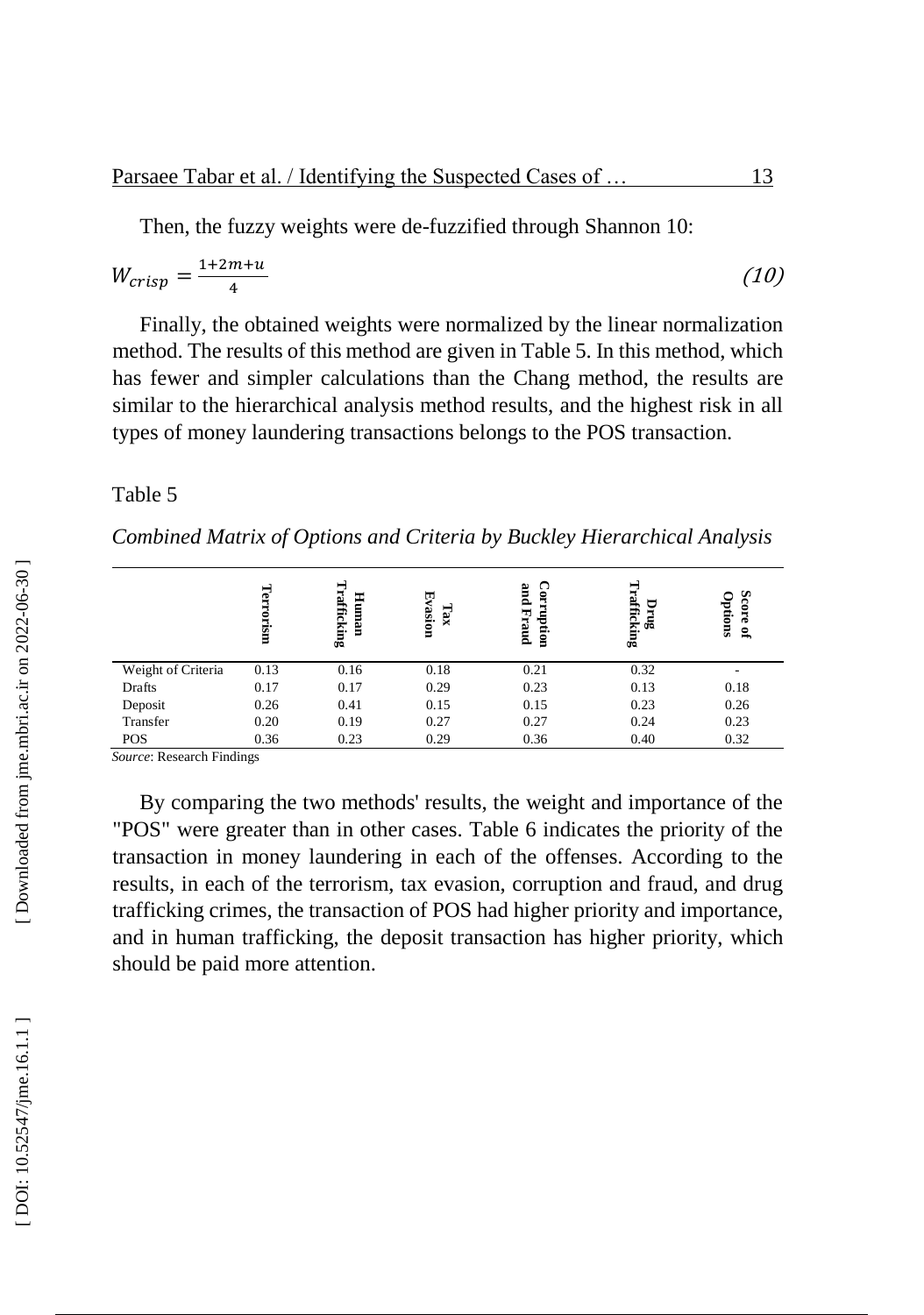*Priority of the Transaction in Money Laundering In Each of the Offenses*

| Tax<br>Trafficking<br>Ë<br>Corruption<br>Ter<br>宝<br>Human<br>Crimes<br>afficking<br>hiority<br>Evasion<br><b>COLISITI</b><br><b>Praud</b> | ▭<br>σā  |
|--------------------------------------------------------------------------------------------------------------------------------------------|----------|
| POS<br>POS<br>POS<br>POS<br>Deposit                                                                                                        |          |
| POS<br>Drafts<br>Transfer<br>Deposit                                                                                                       | Transfer |
| Transfer<br>Transfer<br>Drafts<br>Transfer<br>3                                                                                            | Deposit  |
| Drafts<br>Deposit<br>Drafts<br>Deposit<br>$\sim$<br>$\sim$<br>$\sim$ $ \sim$ $\sim$                                                        | Drafts   |

*Source*: Research Findings

The priority of the options (type of transaction) for money laundering as well as the importance of each transaction offense, is shown in Table 7. According to the table, POS and drug trafficking have a higher priority and should be given more attention.

#### Table 7

*Priority of Transactions and Crimes*

| <b>Priority</b> | <b>Type of Transaction</b> | <b>Money Laundering Offenses</b> |  |
|-----------------|----------------------------|----------------------------------|--|
|                 | <b>POS</b>                 | Drug Trafficking                 |  |
|                 | Transfer                   | Corruption and Fraud             |  |
|                 | Deposit                    | <b>Tax Evasion</b>               |  |
| 4               | Drafts                     | Human trafficking                |  |
|                 | -                          | Terrorism                        |  |

*Source*: Research Findings

### **5 Discussion and Conclusion**

If left unchecked or dealt with ineffectively, the possible social and political costs of money laundering are serious. Therefore, identifying suspicious financial transactions is a necessary precondition and a key aspect of the fight against money laundering, especially with the increased volume of transactions using electronic tools such as ATMs, sales terminals, branch terminals, cell phones, and the Internet.

Although efforts for anti -money laundering activities have begun in the early stages, solutions appear to be strategically limited. For this purpose, in this study, using multi -criteria decision -making methods, including the Shannon entropy, hierarchical analysis, and two -level fuzzy hierarchical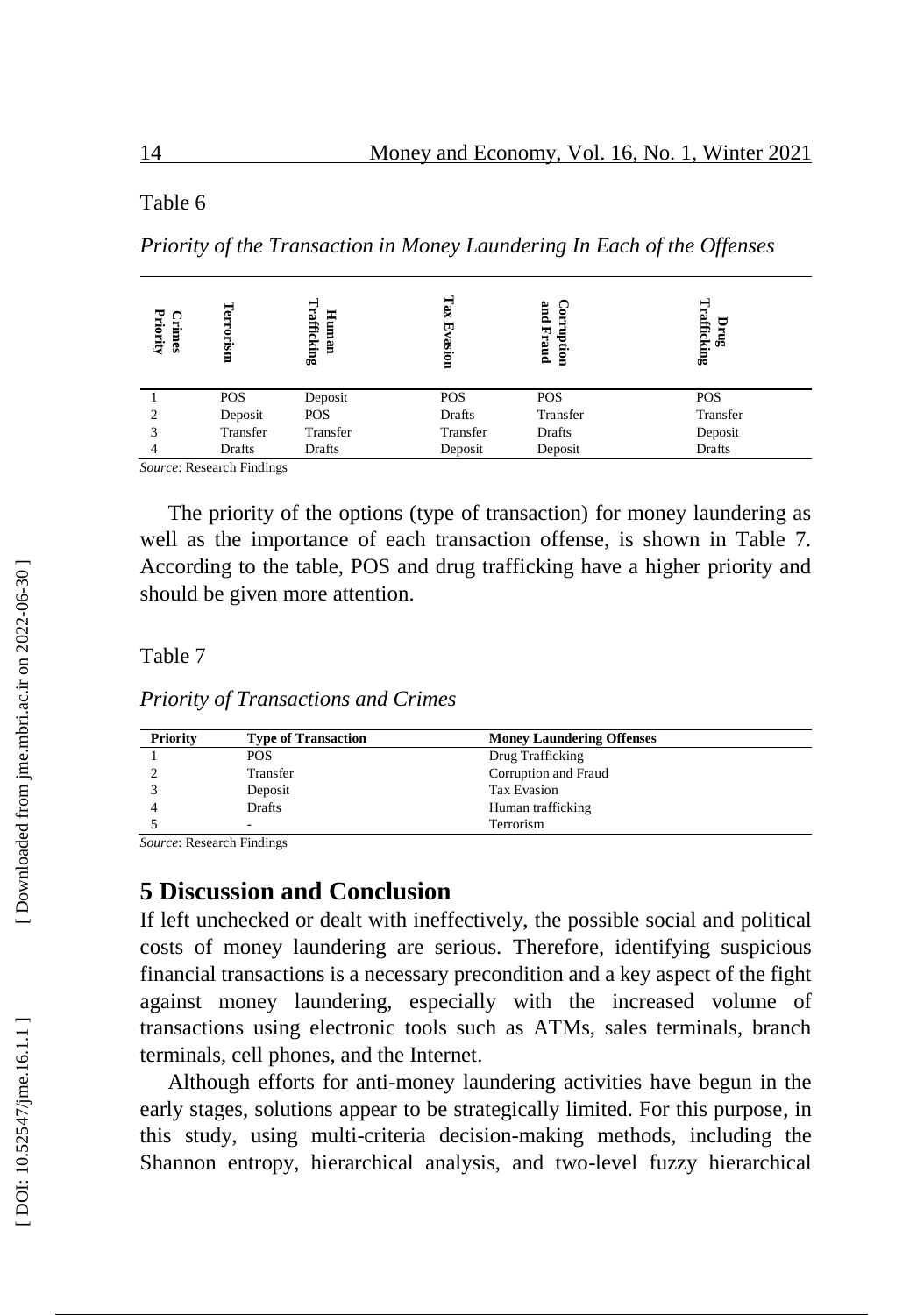analysis, were used to identify and prioritize the factors involved money laundering process.

This study adds to the existing literature in this field by examining suspected cases of money laundering using multi -criteria decision -making in the banking industry and would help bankers, policymakers, and banking supervisors ' better control the bank's financial process and identify and prevent any suspicious money laundering transactions. In addition, this research has been conducted in a developing country that, despite the great efforts that have been made to identify suspected cases of money laundering and fight against this crime, little success has been achieved.

The results indicated that decision -making models provide a suitable framework for assessing and prioritizing the risk of various banking transactions. Because these models inherently provide a suitable rule for the relationship between qualitative and quantitative criteria, several criteria determine each criterion's value and position in decision -making. Thus, the costs of money laundering detection are reduced, and the unit's productivity responsible for it is increased.

According to the results, drug trafficking and POS transactions are more important in Iran, and more attention should be paid to these cases. Considering that the best place to track these transactions is the connection of banking network components to each other in the comprehensive payment system, creating effective customer identification systems by banks and credit institutions is the best strategy to deal with money launderers.

In addition, to fight against money laundering and prevent this crime, the regulatory system should create the legal conditions to identify and close the infiltration of dirty money into the country's financial network . In this regard, the most important area of securing the national economy against the damage caused by the entry of dirty money into the official and legal sector of the country can be monitoring the purchase of various financial assets. By reviewing the executive mechanisms of the stock exchange, and supervision of banking activities and other financial institutions, the deposit of dirty money in banks and financial institutions of Iran or their conversion into other financial instruments and assets could be prevented. The country's tax system's efficiency in identifying the main areas of tax evasion and increasing the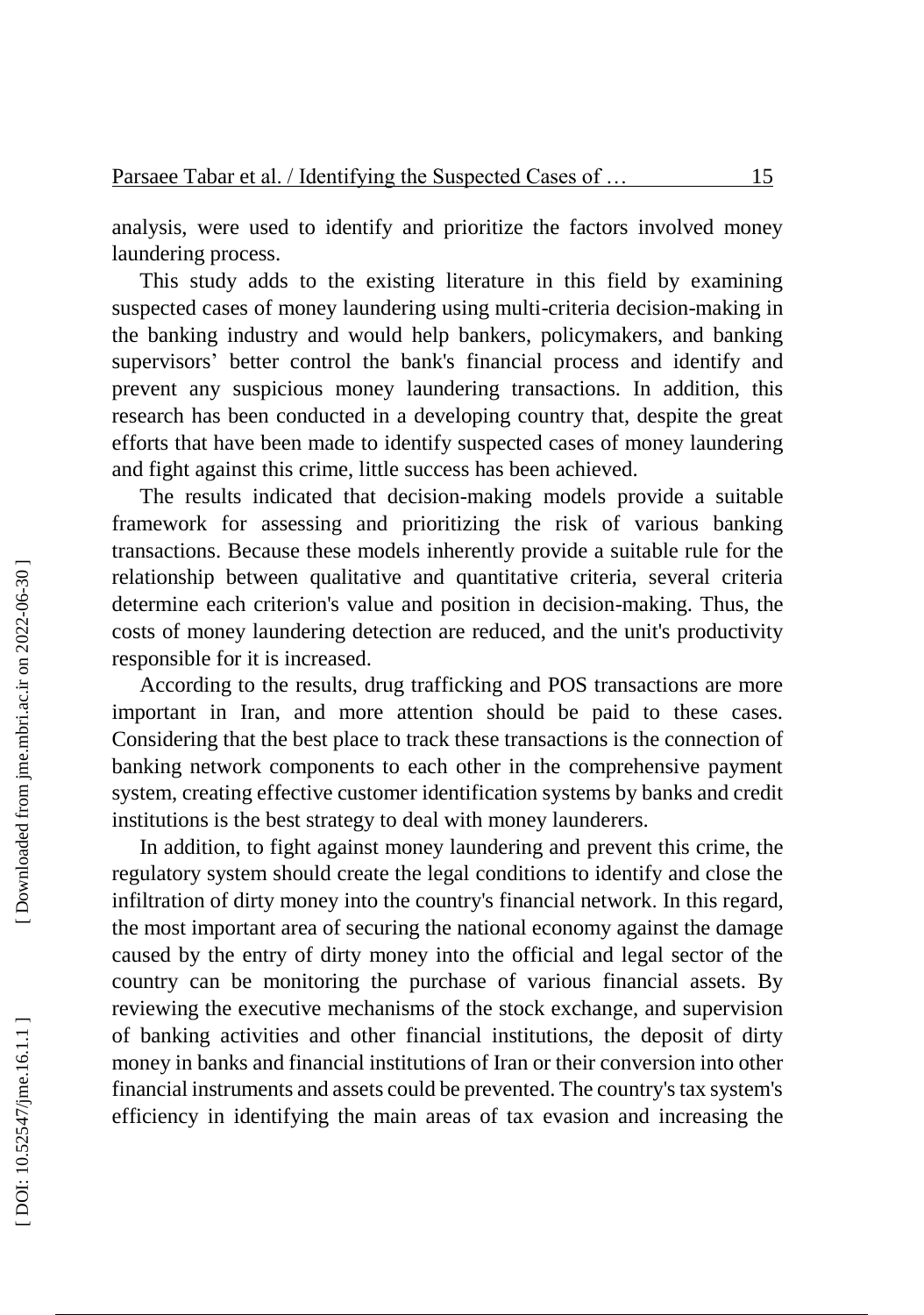possibility of tracking the huge transactions made on immovable properties must be considered.

Moreover, the economic security and cyberspace police must develop the necessary equipment and expertise to use cyber and telecommunications tools and information to advance money laundering's preventive objectives. Besides, there should be extensive cooperation between anti -money laundering institutions to successfully implement government legal measures in this area. In this case, exchanging information and conducting joint investigations between customs, tax, and anti -trafficking officials will often lead to the identification of money launderers. In this way, exchanging information and conducting joint investigations between customs, tax, and anti -trafficking officials will often lead to the identification of money launderers.

Altogether, some of the requirements and tools for fighting against money laundering are: the adoption and implementation of anti -money laundering laws and regulations, creation of an insecure environment for criminals, membership in international monetary and financial treaties, and the removal of obstacles to international cooperation, reforming the country's tax structure, controlling and supervising foreign currencies, distancing oneself from the state economy, establishing a powerful apparatus and organization to fight against money laundering, naming anonymous bank accounts, providing statistical reports, implementing Islamic banking operations, and rebuilding and reforming the banking system .

### **6 Limitations and Recommendations**

Despite the huge amount of data generated in banking operations, due to banks' sensitivity in providing customer account information, the use of data mining and graph mining methods in this study was not possible. Since money laundering practices are constantly changing and money launderers are using newer methods, it will be challenging and even impossible to investigate fraud and misuse patterns among the vast amount of data generated in banking operations. Therefore, using data mining techniques and implementing expert systems can help detect money laundering patterns and unusual behaviors. Therefore, it is suggested that future research use these methods to identify more detailed suspected factors of money laundering in banking transactions and the extent of their risk and importance.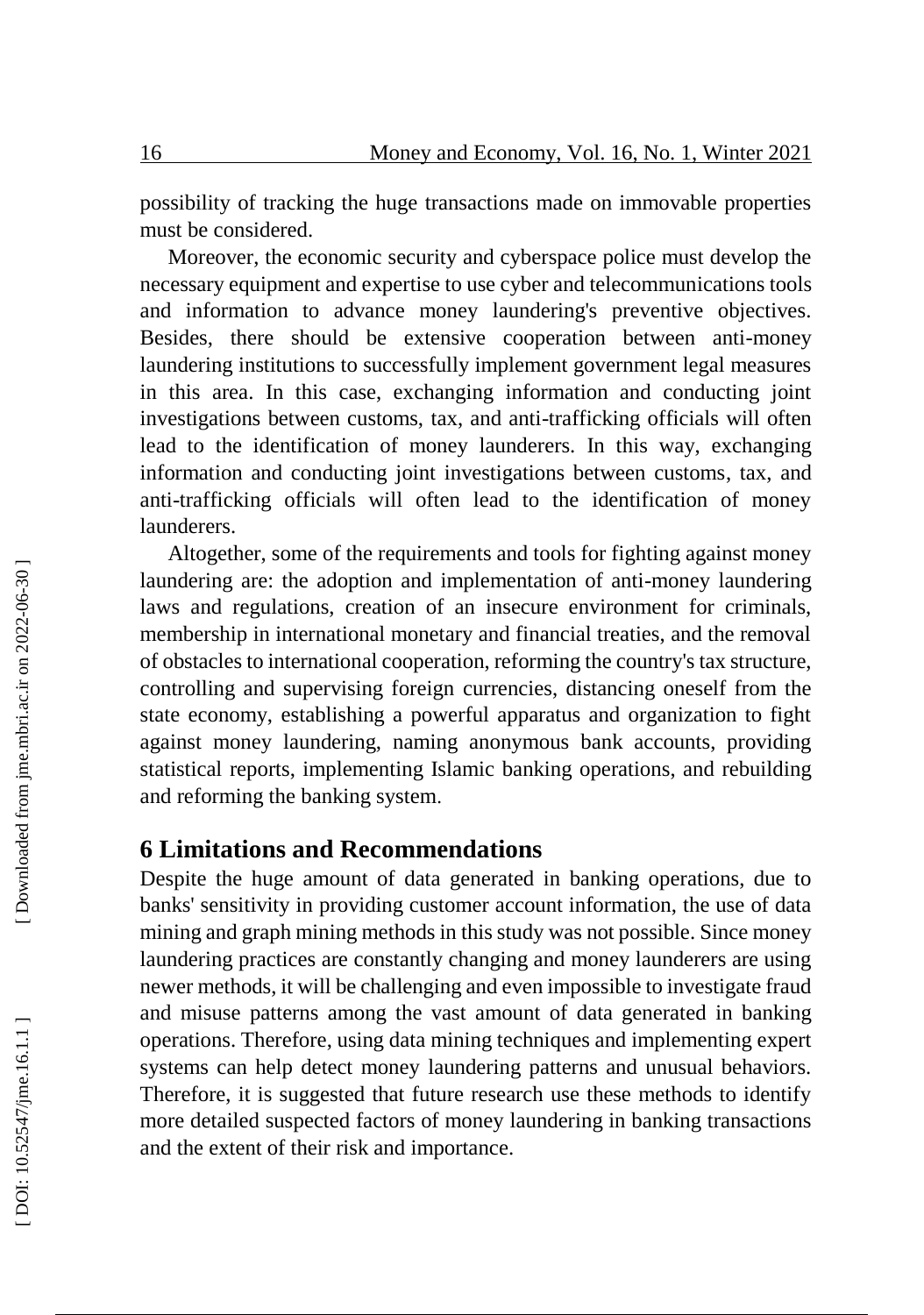Furthermore, more criteria and indicators in addition to the type of transactions and crimes are effective in the money laundering process . Therefore, it is suggested to identify and examine other factors affecting the money laundering process.

### **References**

- Ahmadian. A. (2019). [Developing a Methodology to Detect Money Laundering](http://qjfep.ir/article-1-853-en.pdf)  [\(Using Fuzzy Logic\).](http://qjfep.ir/article-1-853-en.pdf) *Quarterly Journal of Fiscal and Economic Policies*, 6(21). 109 -133 (In Persian).
- Ansari Pirsaraei, Z and Shah Bahrami A. (2014). The Need to Use Money Laundering Detection Systems in Electronic Banking. *Trend Quarterly*, 21(68). 212 -179. (In Persian).
- Armey, L., & Melese, F. (2018). Minimizing Public Sector Corruption: The Economics of Crime, Identity Economics, and Money Launderin *g*. *Defense and Peace Economics*, 29(7), 840 -852.
- Barone, R., & Schneider, F. (2017). Money Laundering: A Review Essay and Policy Implication. (pp. 1 -37). Available at SSRN: https://ssrn.com/abstract=2954167
- Barone, R., & Schneider, F. (2018). Shedding Light on Money Laundering. Is it a Damping Wave? (pp. 1-36). Available at SSRN: https://ssrn.com/abstract=3204289
- Beqiri, V., & Beqiri, N. (2018). Negative Effects on the Domestic Economy Caused By Money Laundering. *International Journal of Knowledge*, 27, 87 -92.
- Buckley, J. J. (1985). Fuzzy Hierarchical Analysis*. Fuzzy Sets and Sy*stems, 17(3), 233 -247.
- Chang, D. Y. (1996). Applications of the Extent Analysis Method on Fuzzy AHP . *European journal of operational research*, 95(3), 649 -655.
- Cheng, F. C., & Wang, S. M. (2020). Information Privacy Protection under Anti Money Laundering Legislation: An Empirical Study in Taiwan. *Mathematics* , *8*(7), 1048.
- Chun, J., & Binh N . (2017). Automated Money Laundering Detection, Notification, and Reporting Techniques Implemented at Casino Gaming Networks. *U.S. Patent 9,734,663*, issued August 15.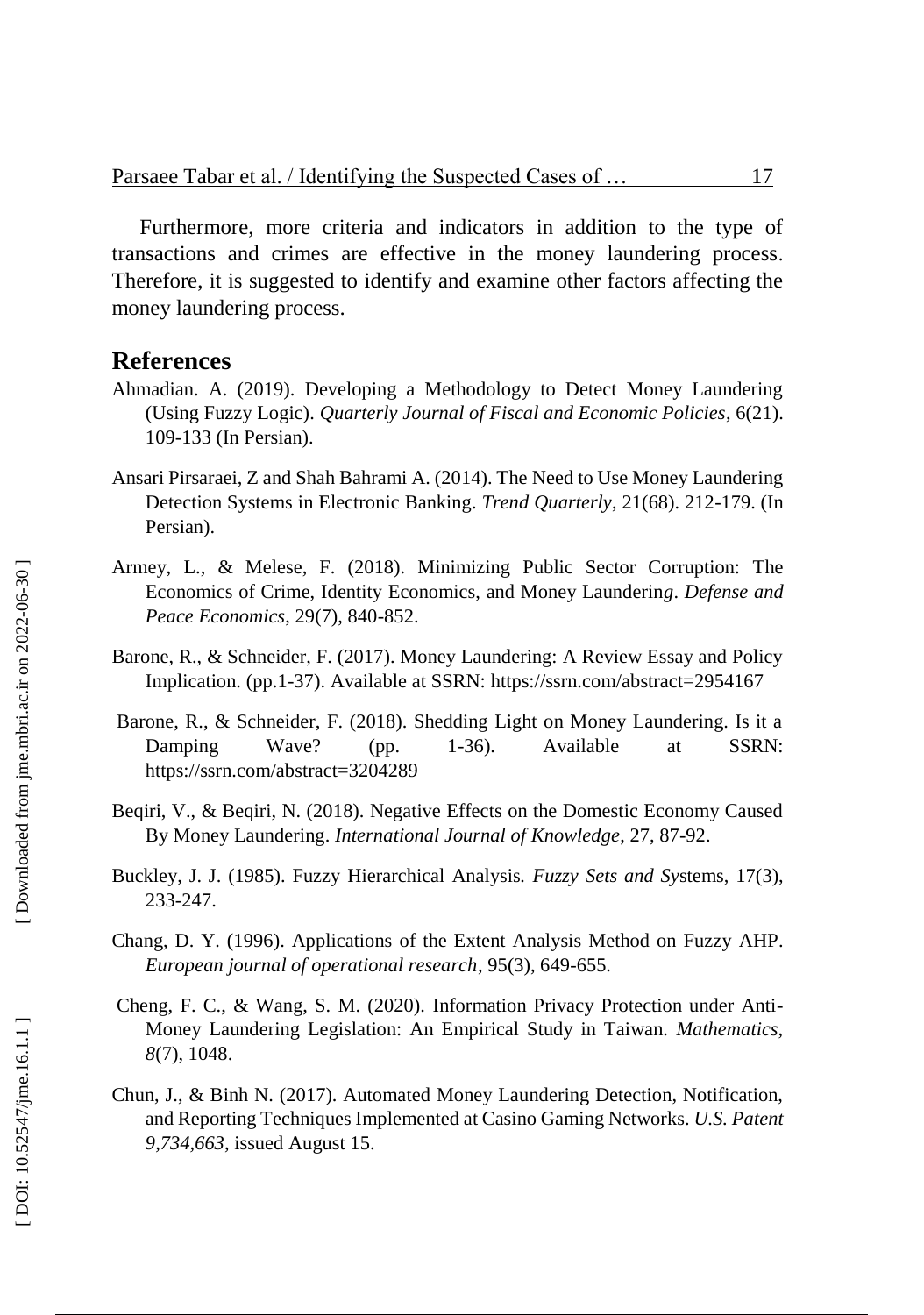- Colladon, A. F., & Remondi, E. (2017). Using Social Network Analysis to Prevent Money Laundering. *Expert Systems with Applications*, 67 (2017), 49 -58 .
- Demetis, D. S. (2018). Fighting Money Laundering with Technology: A Case Study of Bank X in the UK. *Decision Support Systems*, *<sup>105</sup>*, 96-107.
- Dreżewski, R., Sepielak, J., & Filipkowski, W. (2015). The Application of Social Network Analysis Algorithms in a System Supporting Money Laundering Detection*. Information Sciences*, 295, 18 -32 .
- Gogus, O . And Boucher, T.O . (1997). A Consistency Test for Rational Weights in Multi -Criterion Decision Analysis with Fuzzy Pairwise Comparisons . *Fuzzy Sets and Systems*, Vol . 86, pp.129 –138.
- Han, J., Pei, J., & Kamber, M. (2011). Data Mining: Concepts and Techniques. *Elsevier* .
- Helmy, T. H., Zaki, M., Salah, T., & Badran, K. (2016). Design of a Monitor for Detecting Money Laundering and Terrorist Financing. *Journal of Theoretical and*  Applied Information Technology, 85(3), 425-436.
- Hong, X., Liang, H., Cai, L. X., Gao, Z., & Sun, L. (2015, December). Peer-To-Peer Anti -Money Laundering Resource Allocation Based on Semi -Markov Decision Process. *In 2015 IEEE Global Communications Conference* (GLOBECOM) (pp. 1-6). IEEE.
- Hopkins, M., & Shelton, N. (2019). Identifying Money Laundering Risk in the United Kingdom: Observations from National Risk Assessments and a Proposed Alternative Methodology. *European Journal on Criminal Policy and Research* , *25*(1), 63 -82.
- Imani Brandagh. M, Piri. P, and Qorbani. T. (2016). Analysis of Factors Affecting Tax Quality Based on Analytical Hierarchy Process (AHP). *Journal of Experimental Research in Accounting*. 6(2), 47 -63. (In Persian).
- Jullum, M., Løland, A., Huseby, R.B., Ånonsen, G. and Lorentzen, J. (2020), Detecting Money Laundering Transactions with Machine Learning. *Journal of*  Money Laundering Control, 23(1), 173-186.
- Janjua, L. R., & Khan, S. A. R. (2020). Nexus between Money Laundering and Sustainable Development Goals: A Threat to Developing Countries. *In Global Perspectives on Green Business Administration and Sustainable Supply Chain Management* (pp. 134 -155). IGI Global.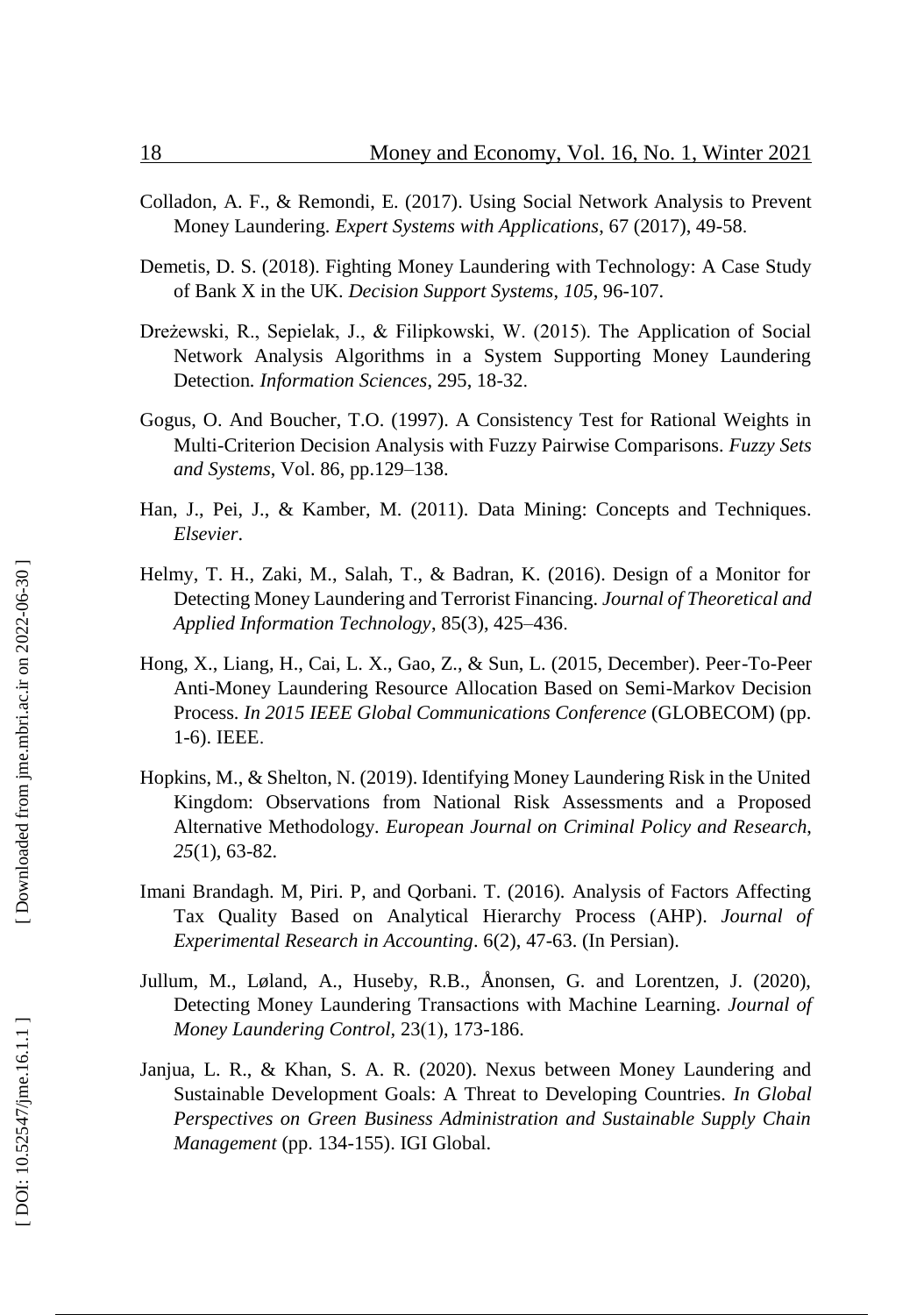- Kanna, S. (2017). Autoregressive -Based Outlier Algorithm to Detect Money Laundering Activities. *Journal of Money Laundering Control*, 5(3), 192 –243.
- Karagiannis, R., & Karagiannis, G. (2020). Constructing Composite Indicators with Shannon Entropy: The Case of Human Development Index. *Socio-Economic Planning Sciences*, 70, 100701. https://doi.org/10.1016/j.seps.2019.03.007
- Kruisbergen, E. W., Leukfeldt, E. R., Kleemans, E. R., & Roks, R. A. (2019). Money Talks Money Laundering Choices of Organized Crime Offenders in a Digital Age. *Journal of Crime and Justice*, 42(5), 569 -581.
- Lubentsov, A. V., Bobrov, V. N., Desytov, D. B., & Noev, A. N. (2019, April). The Advantage of the Method of Hierarchy Analysis, the Statistical Methods of Decision Support. *Journal of Physics: Conference Series* (Vol. 1203, No. 1, p. 012079). IOP Publishing.
- Ranjbar Kermany, N., & Hossein Alizadeh, S. (2012). A New Model for Best Customer Segment Selection Using Fuzzy TOPSIS Based on Shannon Entropy. *Journal of Computer & Robotics* , *5*(2), 7 -12.
- Raweh, B., Cao, E., & Shihadeh, F. (2017). Review the Literature and Theories on Anti -Money Laundering. *Asian Development Policy Review*. 5(3), 140 -147.
- Raza, M. S., Fayaz, M., Ijaz, M. H., & Hussain, D. (2017). Money Laundering Risk Evaluation of Financial Institution with AHP Model. *Journal of Financial Risk Management* , *6*(02), 119 -125.
- Savage, D., Wang, Q., Chou, P., Zhang, X., & Yu, X. (2016). Detection of Money Laundering Groups Using Supervised Learning in Networks . *arXiv preprint arXiv:1608.00708* .
- Shannon, C. E. (1948). A Mathematical Theory Of Communication. *Bell System Technical Journal*, *27*(3), 379 –423.
- Singh, K., & Best, P. (2019). Anti -Money Laundering: Using Data Visualization to Identify Suspicious Activity. International Journal of Accounting Information Systems, 34, 100418.
- Suresh, C., Reddy, K. T., & Sweta, N. (2016). A Hybrid Approach for Detecting Suspicious Accounts in Money Laundering Using Data Mining Techniques. *International Journal of Information Technology and Computer Science* (IJITCS), 8(5), 37 -43 .